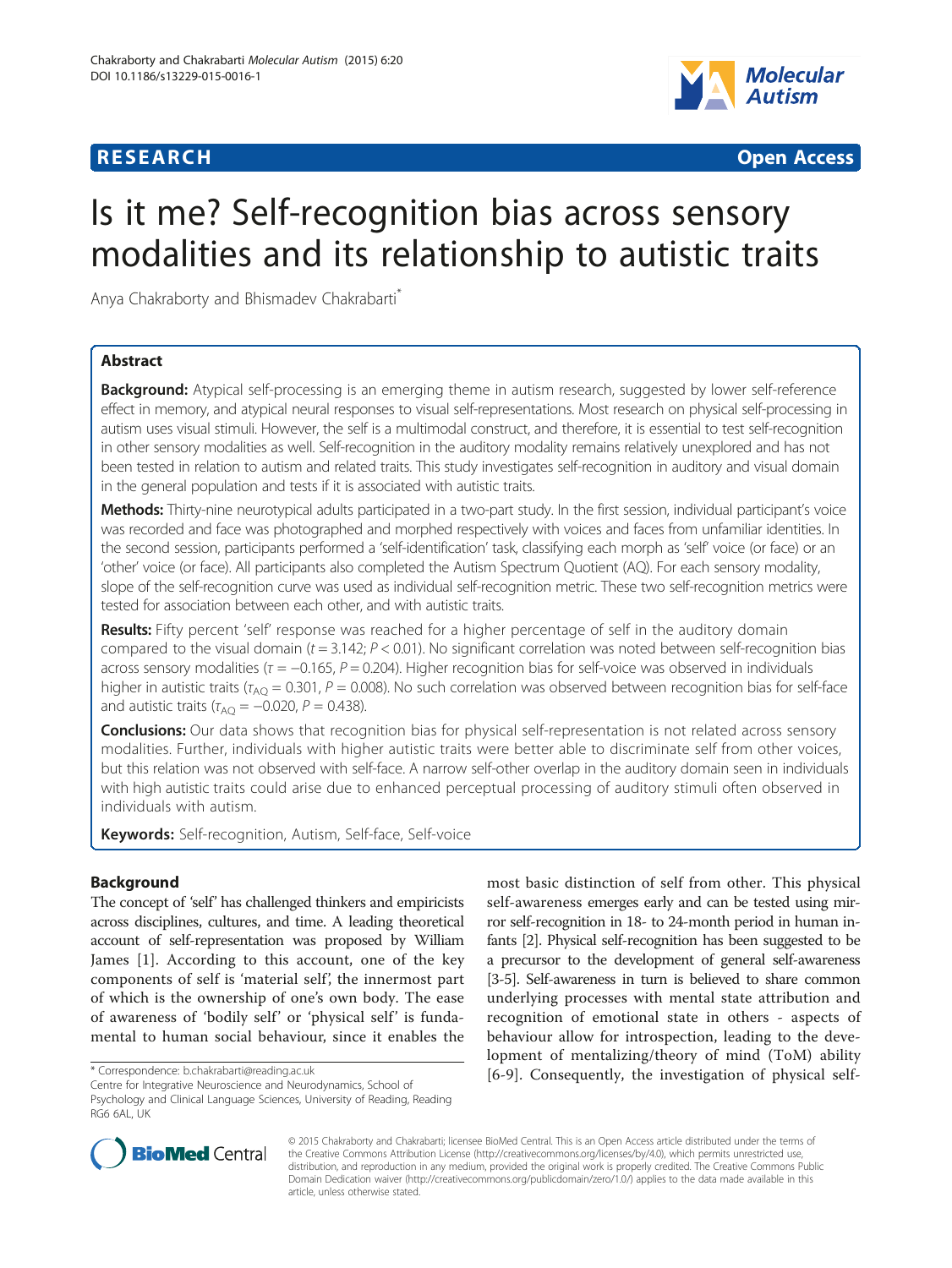representation and recognition is fundamental to understanding the architecture of social behaviour, most forms of which require a distinction between self and other.

Physical self-representation is multimodal in nature and manifests across different senses and domains. Selfface, self-voice, self-body, and self-agency can all be regarded as instances of physical self-representation. However, most studies investigating self-other processing in the physical domain have used self-face processing as a metric of self-representation [[10-12\]](#page-6-0). Understandably, this focus on visual representation of the physical self is based on the universal human ability to recognize 'self-face' from mirror-reflection and photographs. The investigation of the physical self as a multimodal construct, however, has been extremely limited. One study found that a combined presentation of self-face and self-voice inhibits (rather than facilitates) self-recognition, leading to the interpretation that visual self-face recognition is superior to auditory self-recognition [\[13\]](#page-6-0). In an fMRI study, Kaplan and others have shown overlapping patterns of activation in the inferior frontal gyrus during processing of both selfvoice as well as self-face, suggesting a possible common neural correlate of multimodal physical self-representation [[14](#page-6-0)]. However, there has been no direct behavioural test of physical self-representation across sensory modalities.

To address this gap in the literature, the first aim of our study was to systematically test multiple aspects of physical self-representation by measuring individual bias to both self-face and self-voice recognition. This line of enquiry tested how metrics of self-face and self-voice recognition compared across and within individuals. Self-face recognition has previously been tested by presenting self and other faces in a random order [\[7,10,15](#page-6-0)] as well as presenting morphed self and other faces [\[16\]](#page-6-0). We implemented a similar paradigm using self-other morphs in both visual (face) and auditory (voice) domains. The self-face and self-voice stimuli were morphed with unfamiliar faces and unfamiliar voices respectively to create domain-specific morph continua. Consequently, individual differences in bias for self-face (visual domain) and bias for self-voice (auditory domain) recognition were measured. The slope of the self-response curve was noted as morph levels shifted from self to other: a steeper curve indicated a narrower self-other categorization boundary. A narrower boundary theoretically corresponds to a reduced self-other overlap in the physical domain. The extent of this self-other overlap in the two modalities were correlated with one another to test whether physical self-representation is positively correlated across different sensory modalities. A reduced self-other overlap in the context of this experimental design theoretically corresponds to a more distinct physical self-representation. However, how this overlap varies across senses within individuals remains unexplored.

The second aim of our study was to explore individual differences in self-face and self-voice recognition and their association with autistic traits. Autistic traits are distributed continuously across the population, and individuals with autism spectrum conditions (ASC) score highly on these measures [\[17\]](#page-6-0). Importantly, trait measures of ASC have found to have the same aetiology at the extreme ends, suggesting that autistic traits provide a robust dimensional measure of autism-related symptoms in the general population [[18\]](#page-6-0). Individuals with ASC exhibit deficits in different aspects of self-processing [[19](#page-6-0),[20](#page-6-0)]. This has led to the proposal of an 'absent self' in autism, based on studies that show reduced memory for self-relevant words [[21,22](#page-6-0)], reduced self-other discrimination in the ventromedial prefrontal cortex [[19\]](#page-6-0), and diminished autobiographical memory in autism [[23,](#page-6-0)[24](#page-7-0)]. However, none of these previous reports have directly tested psychophysical metrics of physical self-representation in relation to autistic traits.

Accordingly, we investigated how these measures of physical self-representation were mapped onto traits related to autism. However, in the absence of any directly relevant prior evidence, we did not have a hypothesis about the directionality of this relationship.

# Methods

# Participants

Thirty-nine White Caucasian participants aged between 18 and 40 years were recruited in the study (10 males, 29 females, age =  $23 \pm 4.5$  years). Only White Caucasian participants were chosen since the 'other' faces were constant across participants and were of this ethnicity. All participants had normal or corrected to normal vision and hearing and were right handed. Participants took part in a two-part experiment (face and voice), the order of which was counter-balanced across participants. Three participants did not complete the voice part of the experiment due to technical issues. Participants also completed the Autism Spectrum Quotient (AQ) questionnaire online  $(18.59 \pm 7.55)$ . All participants signed a consent form giving their consent to taking part in the study. The study was approved by School of Psychology and Clinical Language Sciences Ethics Committee, University of Reading.

# Self-face identification Stimuli

Stimuli were individually tailored for each participant. Each participant was photographed using a digital camera (Toshiba Camileo S30, Toshiba Corporation, Tokyo, Japan) in identical conditions under artificial lighting. Four volunteers (2 males for male participants and 2 females for female participants) were selected to serve as 'unfamiliar faces' were also photographed under the same conditions.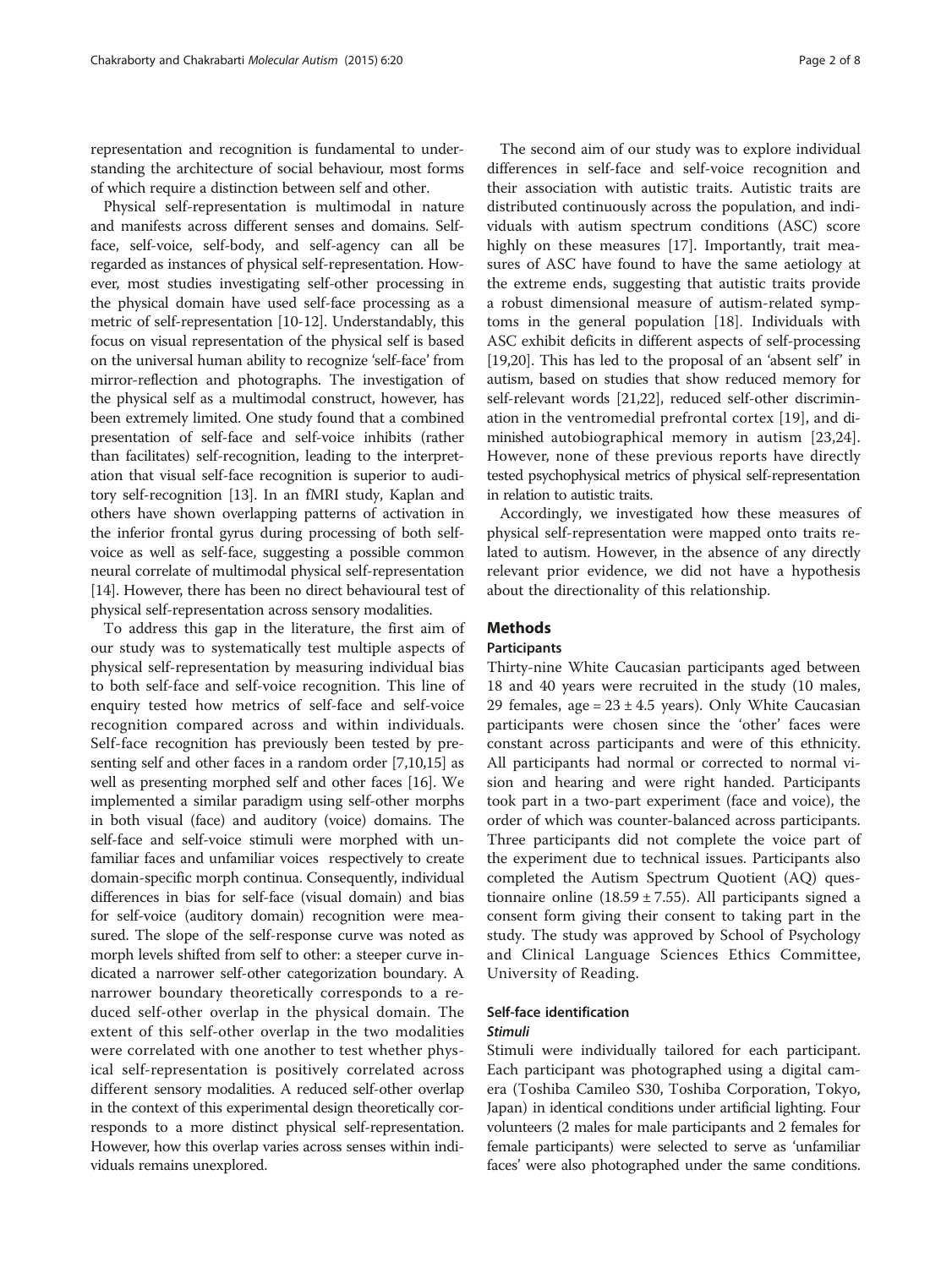<span id="page-2-0"></span>Participants looked directly at the camera and were seated at a distance of 100 cm with a white background while holding a neutral expression. The photographs were then converted to grayscale and external features (hairline, jawline, and ears) were removed. This photograph was then mounted on an oval frame and cropped to a dimension of  $350 \times 500$  pixels using GIMP [\[25](#page-7-0)]. Two sets of stimuli were created for each participant face, by morphing with two 'unfamiliar faces' using Sqirlz Morph (Xiberpix, Solihull, UK) [\[26\]](#page-7-0).

Each face morph continuum had 21 images at 5% step sizes (100% self, 95, 90..........10, 5, 0% self) (Figure 1). In the test phase, images were presented at a viewing distance of approximately 55 cm, on a 30.5 cm  $\times$  23 cm inch colour TFT active matrix XGA LCD monitor  $(1,024 \times 768 \text{ pixels})$  run at 60 Hz by a PC.

# Procedure

The test run comprised of 2 blocks, each consisting of 2 sets of 'self-unfamiliar' morph continuum of 44 images in total, presented twice in a randomized manner. Each block had a total of 88 trials, and thus, each run had a total of 176 trials. Each trial consisted of a cross-hair presented for 500 ms followed by the stimuli which lasted for 1,000 ms during which participant had to log in the key-press response. Participants had to classify each image as 'self' or 'other' by pressing 'a' key for self-face (left-hand selfresponse) and 'l' key for other face in one block, and the response keys were reversed in the next block (right-hand self-response) (Figure [2\)](#page-3-0). This order was counter-balanced across participants. Participants were asked if the 'unfamiliar face' was truly unfamiliar, at the end of the experiment. None of the participants reported being familiar with either of the 'unfamiliar' faces.

# Self-voice identification Stimuli

Stimuli were individually tailored for each participant. Each participant's voice was recorded and digitized at 44.1 kHz in a sound-proof booth using a high-resolution microphone and Adobe Audition [[27\]](#page-7-0). Each recording was made as participants uttered a train of monosyllable /ba/ in a neutral voice, at the rate of 1 syllable/s. This was chosen as the stimulus to avoid differences due to accents and semantic information that can influence self-voice recognition from sentences. Additionally, using syllabic trains avoids confounds due grammar, syntax, and psychological characteristics of other speakers that people focus on when hearing their own voice [[28](#page-7-0)]. Two gendermatched unfamiliar/other voices were also recorded under similar conditions.

Each voice train was trimmed to one single /ba/ utterance of 1,000 ms, followed by noise removal, equalization (filter of 3 dB), and normalization to peak volume of 0 dB using Audacity [[29\]](#page-7-0). The preprocessed voice stimulus was then morphed with the unfamiliar voice using STRAIGHT [[30](#page-7-0)] signal processing package implemented in Matlab [\[31\]](#page-7-0). Two sets of morphing continua each of the 11 voice excerpts were thus created (from 0% to 100% in steps of 10%).

# Procedure

The test run comprised of 2 blocks, each consisting of 2 sets of 'self-unfamiliar' voice morph continuum consisting of 22 stimuli in total, presented twice in a randomized manner. Each block had a total of 44 trials, thus making each run consists of 88 trials. Each trial consisted of a cross-hair presented for 500 ms followed by the stimuli which lasted for 1,000 ms during which participant had to log in the key-press response (Figure [2](#page-3-0)).

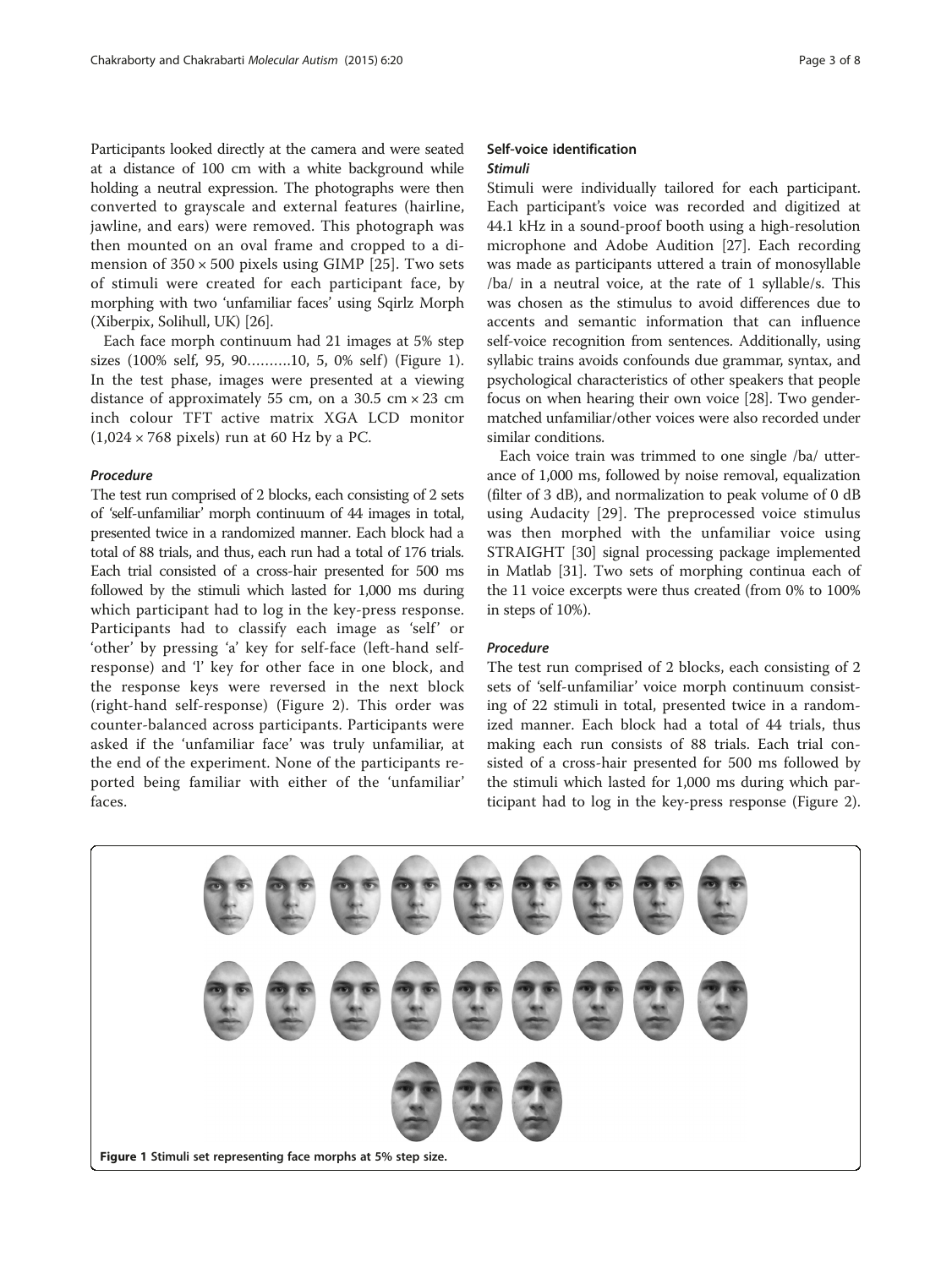<span id="page-3-0"></span>

Participants used a similar button press task to identify a voice as self/other (as in the face task). No participants reported being familiar of either of the two 'unfamiliar' voices.

The order of face and voice tasks was counter-balanced across participants. Both tasks were run using E-Prime version 2.0 [\[32\]](#page-7-0). Following the entire experiment, each participant had to rate the perceived visual/auditory similarity between the 100% self (face and voice) and the 50% self (face and voice) with the respective 2 'unfamiliar' faces and voices. This was to ensure that perceived similarity to the unfamiliar faces or voices by the participant did not bias the 'self-classification' response. The 50% morph was chosen because morphing techniques can create morphs that may appear to look more similar to one face or another across individuals at the same morph level. This was done in order to test if there was a difference in similarity ratings across participants in explicit appraisal of 50% morph similarity to self or other.

# Data analysis

For each level of morph, the percentage self-response (that is, how often was a given morph labelled as 'self') was recorded, and a response curve was generated (separately for face and voice). For each modality, the percentage 'self-response' was normalized within participants, to account for baseline differences in self-recognition. The slope for each participant, for each modality, was calculated using a psychometric function fitted for maximum likelihood estimation for Weibull distribution. Depending on the task, the psychometric function gives a steep or shallow slope (Figure [3\)](#page-4-0). The steepness of this slope is interpreted as an extent of overlap between the self-face/ voice and other face/voice representation. A steeper slope indicates a reduced overlap between the self and other

representation. In other words, a steeper slope represents a more distinct self-representation.

Statistical analyses were conducted using SPSS [[33](#page-7-0)] and R software [\[34\]](#page-7-0).

# Results

## Physical self-representation Parameters

To characterize the distribution of self-response across two modalities, we calculated the morph level at which 50% self-response was recorded. A paired t-test revealed that the morph level at which self-face response reached 50% was lower (i.e. containing lower percentage of self ) compared to the morph level at which 50% self-voice response was reached  $(t = -3.142, P = 0.003)$  (mean morph level for face =  $40.57$ , sd = 11.87; mean morph level for voice =  $46.81$ , sd = 0.248). The maximum percentage labelled as self was comparable across two modalities. Furthermore, the morph level at which the shift occurs from the label of 'self' to 'other' for both modalities across all participants was calculated (see Table [1](#page-4-0)).

The self-other overlap was characterized using the slope of the psychometric function as described earlier. To test the overlap between self and other representation in the two sensory domains exhibited any relationship, Kendall rank correlation coefficient (two-tailed) was calculated between the slopes of self-face and selfvoice recognition. The choice of the test was made as neither of the slope variables for faces and voices showed a normal distribution (Shapiro-Wilk test  $P < 0.001$ ). This analysis included only the participants who completed both auditory and visual tasks. After analysis for outliers, there was no significant correlation between slope for selfface and self-voice recognition  $(\tau(35) = -0.165, P = 0.204)$ . A partial Kendall correlation coefficient was calculated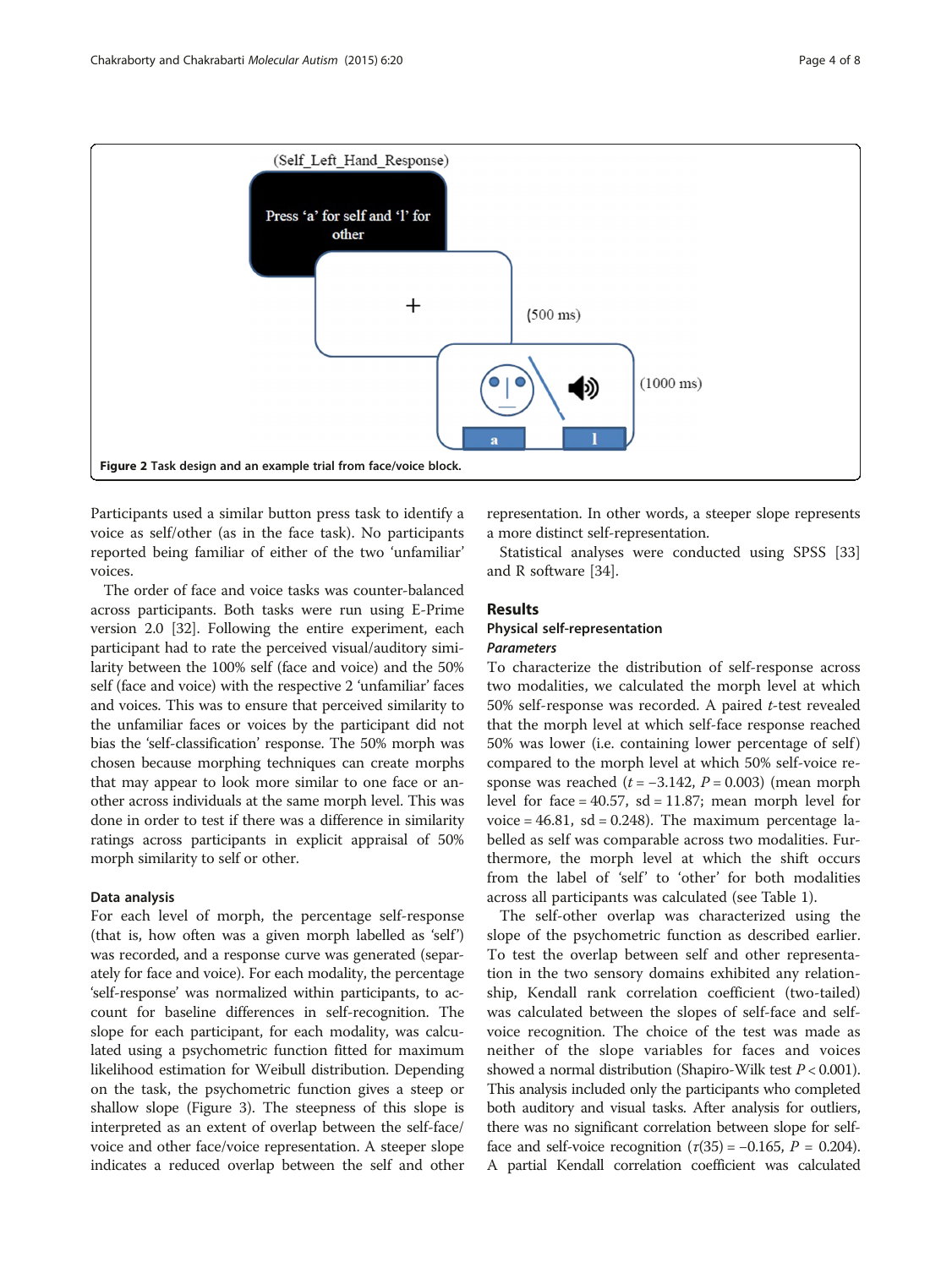<span id="page-4-0"></span>

controlling for gender (to account for the unequal male to female ratio). This analysis did not alter the results (face slope and voice slope:  $\tau = -0.163$ ,  $P = 0.175$ ). To further elaborate on this null result, Bayes factor was computed. The Bayes factor for this correlation was 0.70, indicating barely any evidence for the hypothesis that physical self-representation across modalities are correlated [\[35\]](#page-7-0).

# Physical self-representation and autistic traits

To evaluate individual differences in physical selfrepresentation across sensory domains and autistic symptoms, Kendall rank correlation coefficient was calculated between the following variable pairs:

- a. Visual self-other representation and autistic traits (face slope and AQ scores)
- b. Auditory self-other representation and autistic traits – (voice slope and AQ scores)

Outliers (defined as cook's  $d > 4/N$  where N is the number of participants) were removed prior to analysis. All p-values reported are one-tailed, in light of the directional

nature of the hypotheses. Auditory self-representation was found to be positively correlated to the AQ scores ( $\tau_{AO}$ )  $(34) = 0.301$ ,  $P = 0.008$  (Figure [4\)](#page-5-0). The Bayes factor value of 3.10 indicates substantial evidence for the theory that there is a correlation between auditory self-representation and autistic traits. Visual self-representation was not significantly correlated with AQ scores ( $\tau_{AO}(36) = -0.020$ ,  $P = 0.438$ ). The corresponding Bayes factor value of 0.55 indicates barely any evidence for the theory that visual self-representation and autistic traits are related. The data was further analysed with gender as a covariate (accounting for the unequal male to female ratio). This analysis revealed a very similar pattern of results to those reported above (face slope and AQ:  $\tau = -0.007$ ;  $P = 0.95$ ; voice slope and AQ:  $\tau = 0.301$ ;  $P = 0.015$ ).

To check if the pattern of response was biased by specific 'other' faces/voices (since two 'other' faces/voices were used),  $t$  statistics were computed using a paired sample *t*-test for percentage self-response between two unfamiliar faces and two unfamiliar voices for each participant. This analysis revealed no significant differences at  $P < 0.05$ (faces:  $t = 0.349$ ;  $P = 0.727$ ; voices:  $t = 1.608$ ;  $P = 0.109$ ).

Table 1 Distribution of self-response (%) parameters for face and voice morphs and slopes of the corresponding psychometric functions

|       |                        |                       | Modality (mean (SD); range) Maximum self-response (%) Minimum self-response (%) Morph level for self to other shift (%) Slope |                 |
|-------|------------------------|-----------------------|-------------------------------------------------------------------------------------------------------------------------------|-----------------|
| Face  | 97.05 (8.73);100-62.5  |                       | 44.12 (12.09)                                                                                                                 | $7.63 \pm 0.36$ |
| Voice | 87.87 (14.9); 100-62.5 | 18.94 (17.01): 50 - 0 | 27.12 (14.14)                                                                                                                 | $7.23 \pm 1.25$ |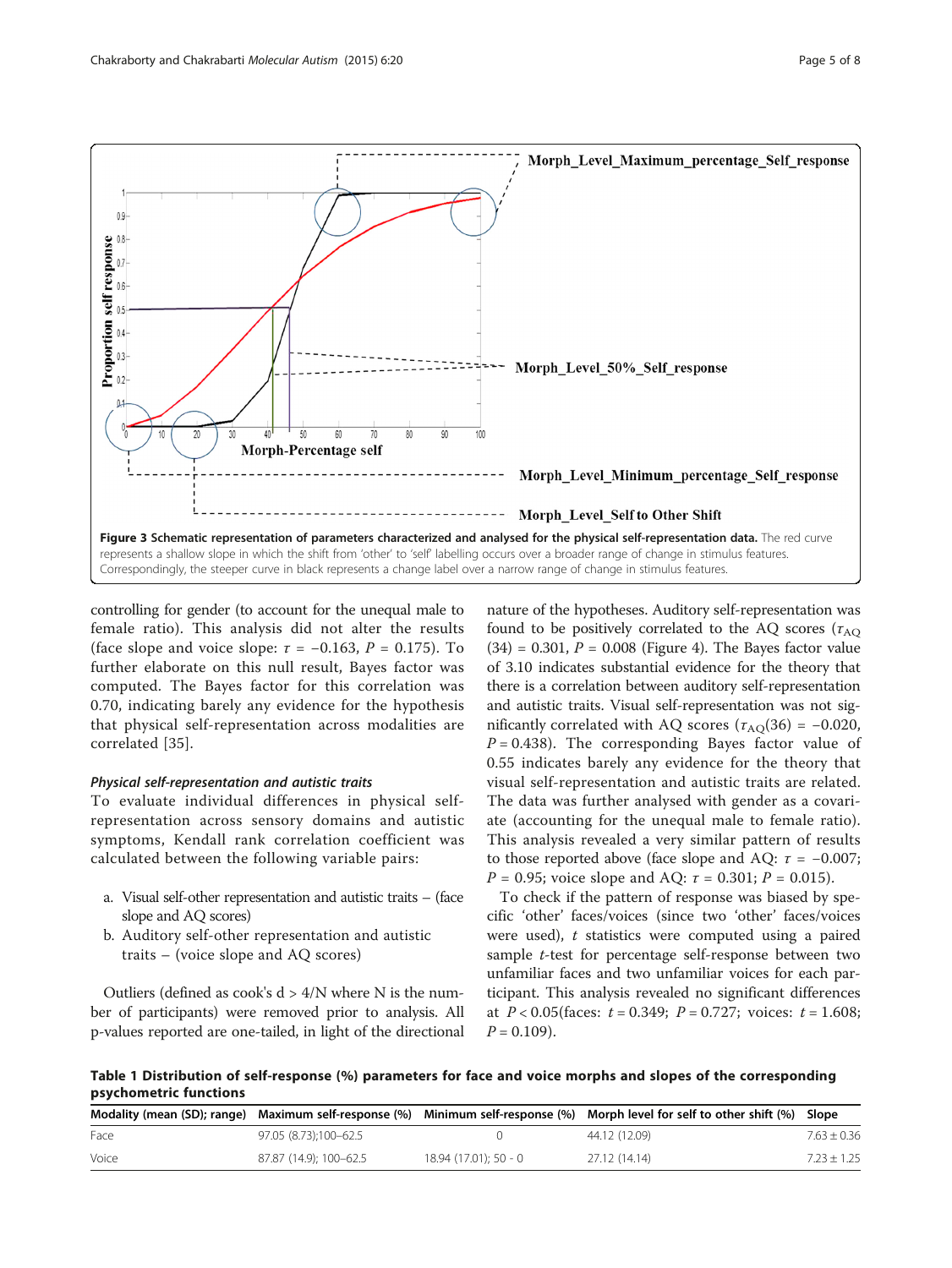<span id="page-5-0"></span>

# **Discussion**

This study tested (a) if physical self-representation is comparable between visual and auditory modalities and (b) if autistic traits are associated with sensory modalityspecific self-representation.

Physical self-representation was measured as the slope for self-recognition, varying as a function of available physical self-related information. Available physical self-related information was manipulated in both visual and auditory domains by creating degrees of morphs with differing percentages of self-related information. The steepness of the slope, calculated from the self-recognition responses across the different degrees of morphs, provided a measure of stimulus range over which the participant shifts between categories. A steeper slope indicates narrower range and a reduced overlap between self and other. This metric was then compared across the modalities and with the autistic traits.

We found that physical self-representation across the auditory and visual domains did not correlate with each other. In other words, individuals with a narrower selfother overlap in visual domain (or more distinct self-face representation) did not show a correspondingly narrow self-other overlap in the auditory domain. This observation suggests that physical self-representation is not unitary across sensory modalities. While common brain regions such as the inferior frontal gyrus IFG might be involved in responding to both self-face and self-voice [[14](#page-6-0)], this result suggests that the bias to self-related signals in the different sensory modalities might be sufficiently distinct. However, these differences in self-recognition bias across sensory modalities do not invalidate the possibility that physical self-related information may be processed in an integrated multisensory manner [\[3](#page-6-0)[,36\]](#page-7-0).

Our results further show that individuals with high autistic traits show narrower self-other overlap in the auditory domain than in the visual domain. The steeper slope in the auditory domain for individuals high in autistic trait indicates that the stimulus features allowed such individuals to shift categories (from 'self' to 'other') over a narrow range. This suggests that a narrow representation of self-voice (or a more distinct representation of self-voice) is associated with higher autistic traits. One interpretation of this result is that individuals high in autistic traits have a 'narrower' physical self-representation. This narrow physical self-representation can be interpreted such that any deviation from it is perceived to be an 'other', making it difficult to simulate others. This is particularly interesting, since flexibility of selfrepresentation can be useful in order to put oneself in another person's shoes (that is, simulate them). However, this relationship of high autistic traits and narrower physical self-representation was seen only for self-voice stimuli, and not for self-face stimuli. One potential mechanism through which a more distinct physical self-representation can be instantiated is through heightened attention to interoceptive cues, as has been noted by a recent study in individuals with ASC [[37](#page-7-0)].

Since the relationship of autistic traits and narrower physical self-representation is only seen for self-voice and not for self-face, an alternative explanation based on the sensory characteristics of self-face and self-voice stimuli is offered here. In contrast to faces, our familiarity with our own voices as it sounds to others is usually lower. This is because we hear our own voices through bone conduction, which sounds different from that we can hear from recorded self-voice that we hear through air conduction. Previous reports have suggested that individuals focus on the grammar, syntax, and psychological characteristics of other speakers, while they focus on the tonal qualities when hearing their own voice [\[28](#page-7-0)]. The nature of the voice stimuli in our experiment was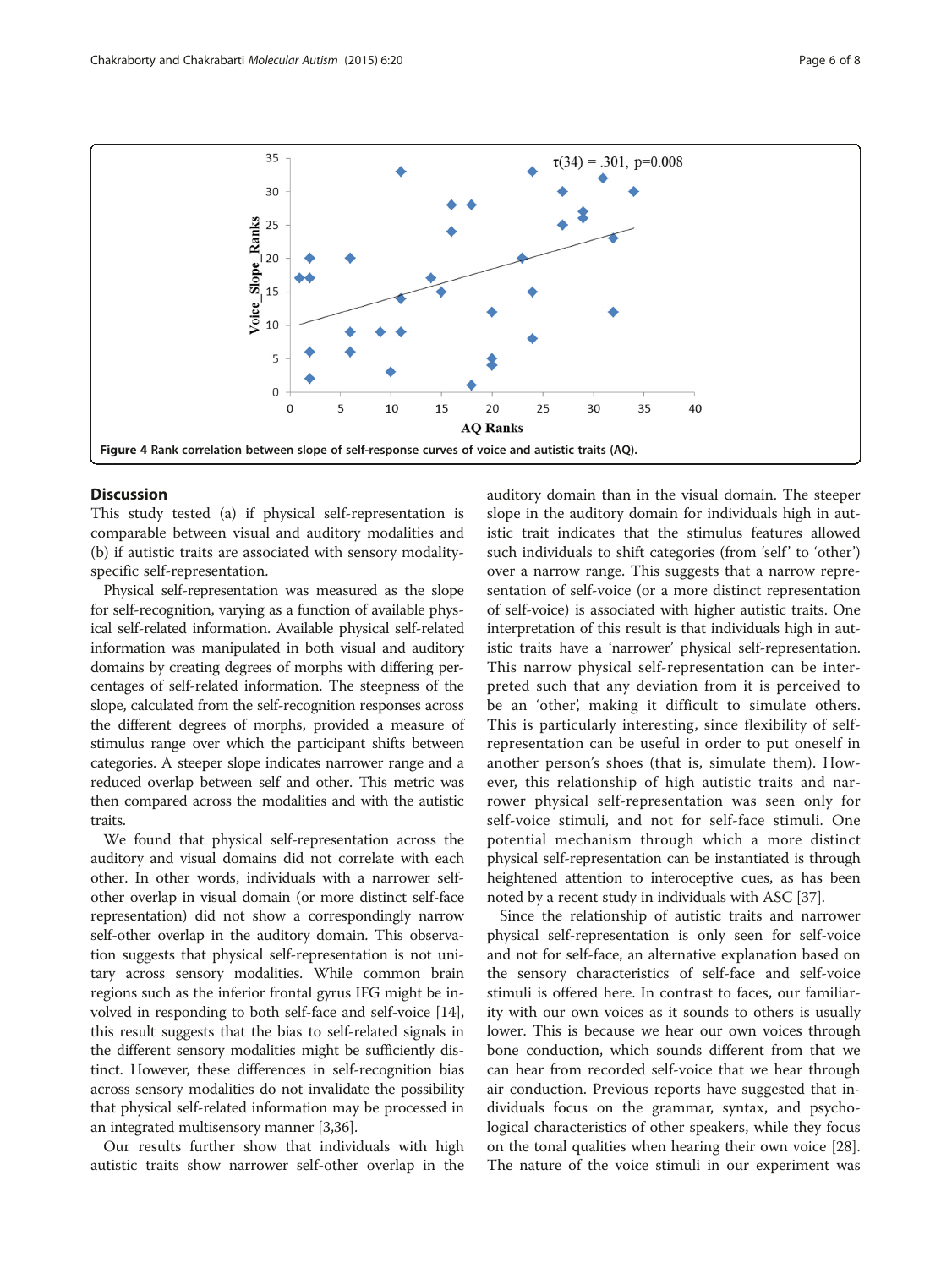<span id="page-6-0"></span>also devoid of any semantic information, a feature that makes recognition of self-voice further pitch dependent. The tonal qualities are more pitch dependent, and higher abilities in pitch discrimination are reported in autism [\[38\]](#page-7-0). It is therefore possible that the higher perceptual functioning in the auditory domain, often seen in autism, may underlie the better recognition of self in the auditory domain by individuals with high autistic traits.

It should be noted that the current study sample was not balanced for gender and did not have sufficient power for the analyses to be stratified by gender. Notwithstanding this limitation, controlling for gender in a separate correlation analysis did not change the reported results. However, in view of a female advantage suggested in an early study based on polaroid photographs of self-faces [[39\]](#page-7-0), future work should further test the role of gender in self-face and extend it to self-voice recognition. Specifically for self-voice recognition, future experiments should test the competing explanations of the results presented in this study, by testing if the better discrimination of pitch in unrelated control sounds can account for this observed positive correlation of selfvoice recognition bias and autistic traits.

Self-representation in the psychological domain has been investigated widely in recent behavioural and neuroimaging studies [[40,41\]](#page-7-0). It will be of interest to test the relationship of physical self-representation with selfrepresentation in the psychological domain. In addition, cultural differences in these different aspects of selfrepresentation and how these are altered in psychopathological conditions such as ASC need to be addressed by future studies.

# Conclusions

In this study, we showed that recognition bias for physical self-representation across the visual and auditory domain is not a unitary or correlated phenomenon. We also showed that recognition bias for self-voice is correlated with autistic traits, such that individuals with high autistic traits show a narrow self-other overlap. Future experiments should include non-voice stimuli to test between competing interpretations suggested in this report and extend the paradigm to other cultures as well as individuals with autism spectrum conditions.

#### Abbreviations

ASQ: Autism Spectrum Quotient; ASC: autism spectrum condition; fMRI: functional neuroimaging; IFG: inferior frontal gyrus; TOM: theory of mind.

#### Competing interests

The authors declare that they have no competing interests.

#### Authors' contributions

AC and BC designed the study. AC ran the experiment and the data analysis. Both authors wrote the paper. Both authors read and approved the manuscript. All data is available from the authors upon request.

#### Acknowledgements

The authors would like to thank Dr Christopher Patrick Taylor for his assistance with data analysis and Anthony Terence Haffey for his assistance with experiment design and data analysis. AC was supported through a studentship by the Felix Scholarship Program. BC is supported by the Medical Research Council UK. Written informed consent was obtained from the participant for publication of the accompanying images (Figure [1](#page-2-0)) in this manuscript. All consent forms are held by the authors.

## Received: 9 December 2014 Accepted: 9 March 2015 Published online: 30 March 2015

#### References

- 1. James W. The principles of psychology. (Vol. I). New York: Holt; 1890.
- 2. Amsterdam B. Mirror self-image reactions before age two. Dev Psychobiol. 1972;5:297–305.
- 3. Gallup GG. Self‐awareness and the emergence of mind in primates. Am J Primatol. 1982;2:237–48.
- 4. Bertenthal BI, Fischer KW. Development of self-recognition in the infant. Dev Psychol. 1978;14:44.
- 5. Lewis M, Brooks-Gunn J. Social cognition and the acquisition of self. New York: Plenum Publishers; 1979.
- 6. Lombardo MV, Chakrabarti B, Baron-Cohen S. What neuroimaging and perceptions of self-other similarity can tell us about the mechanism underlying mentalizing. Behav Brain Sci. 2009;32:152–3.
- 7. Keenan JP, Gallup GC, Falk D. The face in the mirror: the search for the origins of consciousness. New York: HarperCollins Publishers; 2003.
- 8. Keenan JP, Wheeler MA, Ewers M. The neural correlates of self-awareness and self-recognition. In: Kircher T, David A, editors. The self in neuroscience and psychiatry. Cambridge: Cambridge University Press; 2003. p. 166–79.
- 9. Bird G, Viding E. The self to other model of empathy: providing a new framework for understanding empathy impairments in psychopathy, autism, and alexithymia. Neurosci Biobehav Rev. in press.
- 10. Keenan JP, McCutcheon B, Freund S, Gallup Jr GG, Sanders G, Pascual-Leone A. Left hand advantage in a self-face recognition task. Neuropsychologia. 1999;37:1421–5.
- 11. Kircher TT, Senior C, Phillips ML, Rabe-Hesketh S, Benson PJ, Bullmore ET, et al. Recognizing one's own face. Cognition. 2001;78:B1–15.
- 12. Uddin LQ, Kaplan JT, Molnar-Szakacs I, Zaidel E, Iacoboni M. Self-face recognition activates a frontoparietal "mirror" network in the right hemisphere: an event-related fMRI study. Neuroimage. 2005;25:926–35.
- 13. Hughes SM, Nicholson SE. The processing of auditory and visual recognition of self-stimuli. Conscious Cogn. 2010;19:1124–34.
- 14. Kaplan JT, Aziz-Zadeh L, Uddin LQ, Iacoboni M. The self across the senses: an fMRI study of self-face and self-voice recognition. Soc Cogn Affect Neurosci. 2008;3:218–23.
- 15. Brady N, Campbell M, Flaherty M. My left brain and me: a dissociation in the perception of self and others. Neuropsychologia. 2004;42:1156–61.
- 16. Keenan JP, Ganis G, Freund S, Pascual-Leone A. Self-face identification is increased with left hand responses. Laterality Asymmetries Body Brain Cogn. 2000;5:259–68.
- 17. Baron-Cohen S, Wheelwright S, Skinner R, Martin J, Clubley E. The autism-spectrum quotient (AQ): evidence from Asperger syndrome/high-functioning autism, males and females, scientists and mathematicians. J Autism Dev Disord. 2001;31:5–17.
- 18. Robinson EB, Munir K, Munafò MR, Hughes M, McCormick MC, Koenen KC. Stability of autistic traits in the general population: further evidence for a continuum of impairment. J Am Acad Child Adolesc Psychiatry. 2011;50:376–84.
- 19. Lombardo MV, Chakrabarti B, Bullmore ET, Sadek SA, Pasco G, Wheelwright SJ, et al. Atypical neural self-representation in autism. Brain. 2010;133:611–24.
- 20. Uddin LQ, Davies MS, Scott AA, Zaidel E, Bookheimer SY, Iacoboni M, et al. Neural basis of self and other representation in autism: an FMRI study of self-face recognition. PLoS One. 2008;3:e3526.
- 21. Lombardo MV, Barnes JL, Wheelwright SJ, Baron-Cohen S. Self-referential cognition and empathy in autism. PLoS One. 2007;9:e883.
- 22. Toichi M, Kamio Y, Okada T, Sakihama M, Youngstrom EA, Findling RL, et al. A Lack of Self-Consciousness in Autism. Am J Psychiatry. 2002;159:1422–24.
- 23. Goddard L, Howlin P, Dritschel B, Patel T. Autobiographical Memory and Social Problem-Solving in Asperger Syndrome. J Autism Dev Disord. 2007;37:291–300.